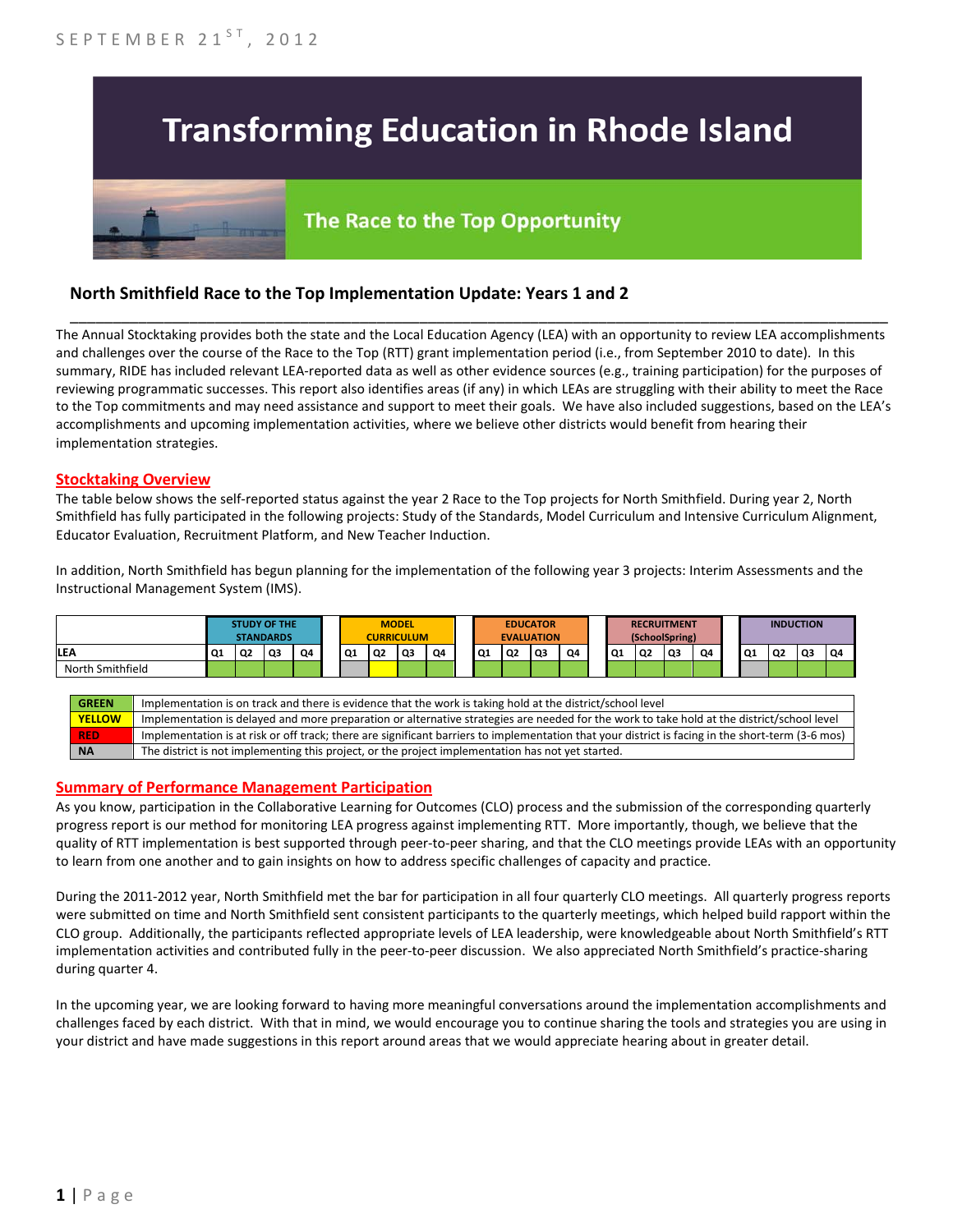#### **System of Support 1: Standards and Curriculum**

As of July 2012, North Smithfield is on track against the System of Support 1 year 1 and year 2 commitments and tasks for Race to the Top, reflected in the tables below. Based on the quarterly progress reports submitted by North Smithfield, we have assessed the district as 'on track', 'delayed' or 'off track/at risk' on each task utilizing the criteria described on page 1 of this report.

| <b>Study of the Standards</b>                                   | Year 1:<br>SY10-11 | Year 2:<br>SY11-12     |  |
|-----------------------------------------------------------------|--------------------|------------------------|--|
| Identify educators to participate in the Study of the Standards | $X^*$              |                        |  |
| Specify names and invite participants                           |                    |                        |  |
| Coordinate schedule with RIDE for all participants              |                    |                        |  |
| Complete planned educator training                              | '                  | $\mathbf{v}$<br>$\sim$ |  |

*\*Please note: the 'x' in the above table represents the anticipated completion timeline set by RIDE, not when the district completed the task.*

| Intensive Curriculum Alignment and Model Curriculum Development                                                                                                                                                                                           |   |   | Year 2:<br>SY11-12 |  |
|-----------------------------------------------------------------------------------------------------------------------------------------------------------------------------------------------------------------------------------------------------------|---|---|--------------------|--|
| Develop and communicate a multi-year Transition Plan for the Common Core State Standards implementation, including clear<br>expectations for school level transition benchmarks and a plan for developing a curriculum aligned to the CCSS in grades K-12 |   |   | ⋏                  |  |
| Identify opportunities for educators to work collaboratively to deepen understanding of CCSS (e.g. Common Planning Time, grade<br>level team, department meetings, faculty meetings)                                                                      |   |   | x                  |  |
| Conduct analyses of each core curricula to ensure that each is aligned to standards, guaranteed and viable                                                                                                                                                | х |   |                    |  |
| ldentify which, if any, curriculum development is needed as well as the method by which curriculum will be developed (i.e. Model<br>Curriculum with the Charles A. Dana Center, through an LEA cohort, or individually)                                   |   | x |                    |  |
| Create implementation plan, including the identification of aligned resources, to support roll out of new curricula                                                                                                                                       |   |   | x                  |  |
| Develop curriculum aligned to the Common Core State Standards, including participation in Dana Center curriculum writing and<br>leadership sessions (if applicable)                                                                                       |   | X | Χ                  |  |

As noted in North Smithfield's quarterly progress reports, the district met their RTT goals (i.e., 4 per building) for educator participation in the Study of the Standards training sessions. North Smithfield also distributed the Common Core State Standards (CCSS) guidebooks to all faculty at the beginning of the 2011-2012 school year and posted a link to the guidebook on the district website.

North Smithfield ensured successful implementation of System of Support 1 by forming a leadership team that would build teacher understanding and engagement in this work. To help all staff understand the transition timeline, North Smithfield organized a district-wide professional development day. At this session, faculty were informed of the background and development of the standards as well as the transition to the Partnership for Assessment of Readiness for College and Careers (PARCC) assessment. The faculty were also provided with a deeper understanding of the specific shifts in instruction from the Grade Level Expectations (GLEs) to the CCSS. Additionally, North Smithfield posted an overview of the new standards on the district curriculum website, and shared informational videos about the standards as well as 'apps' with faculty. Finally, to deepen understanding beyond the Study of the Standards overview, North Smithfield invited all K-12 ELA, reading and classroom teachers to review writing samples and examine them for alignment to the standards. The district also created a CCSS ELA Task Force consisting of administrators and K-12 teacher representatives and developed "Resident Expert" teams to investigate and present key components of the CCSS to staff. Finally, the district attended supplemental professional development geared towards increasing readiness to transition through focusing on text complexity and developing text-dependent questions.

North Smithfield has made significant progress against implementing a guaranteed and viable curriculum aligned to the new Common Core State Standards (CCSS). During the 2011-2012 school year, the district began implementing a new K-12 science curriculum aligned to the CCSS. RIDE is also pleased to note that North Smithfield was awarded grant funding to begin curriculum development and intensive study of the standards in ELA. The funding also allowed the district to develop ELA K-12 curriculum writing teams and complete ELA curriculum for grades 5-10.

In their quarterly progress reports, North Smithfield noted that they have encountered the following challenges around this work:

- Faculty time to understand the new standards and write curriculum
- Writing K-12 curriculum aligned to the new standards with limited funding

We want to commend North Smithfield on their collaboration (both in-district and cross-district) around resources and strategies that will deepen educator understanding of the new Common Core State Standards and accelerate the implementation of the new standards at the classroom level. We appreciate that, during the quarter 4 CLO meeting, North Smithfield shared their progress and approach towards engaging and keeping stakeholders informed through their website and other informational resources; we believe that the sharing of those practices will accelerate the transition to the common core for all districts involved in this important work.

We hope that you will take the opportunity to share the curriculum materials you are developing with your fellow CLO colleagues during upcoming meetings, or with all districts through the Instructional Management System (IMS). We look forward to hearing about your progress working collaboratively with the other districts, and on new in-district initiatives, as well as the successes and challenges you encountered along the way, as you (and all districts) begin planning for next steps following the Common Core State Standards alignment.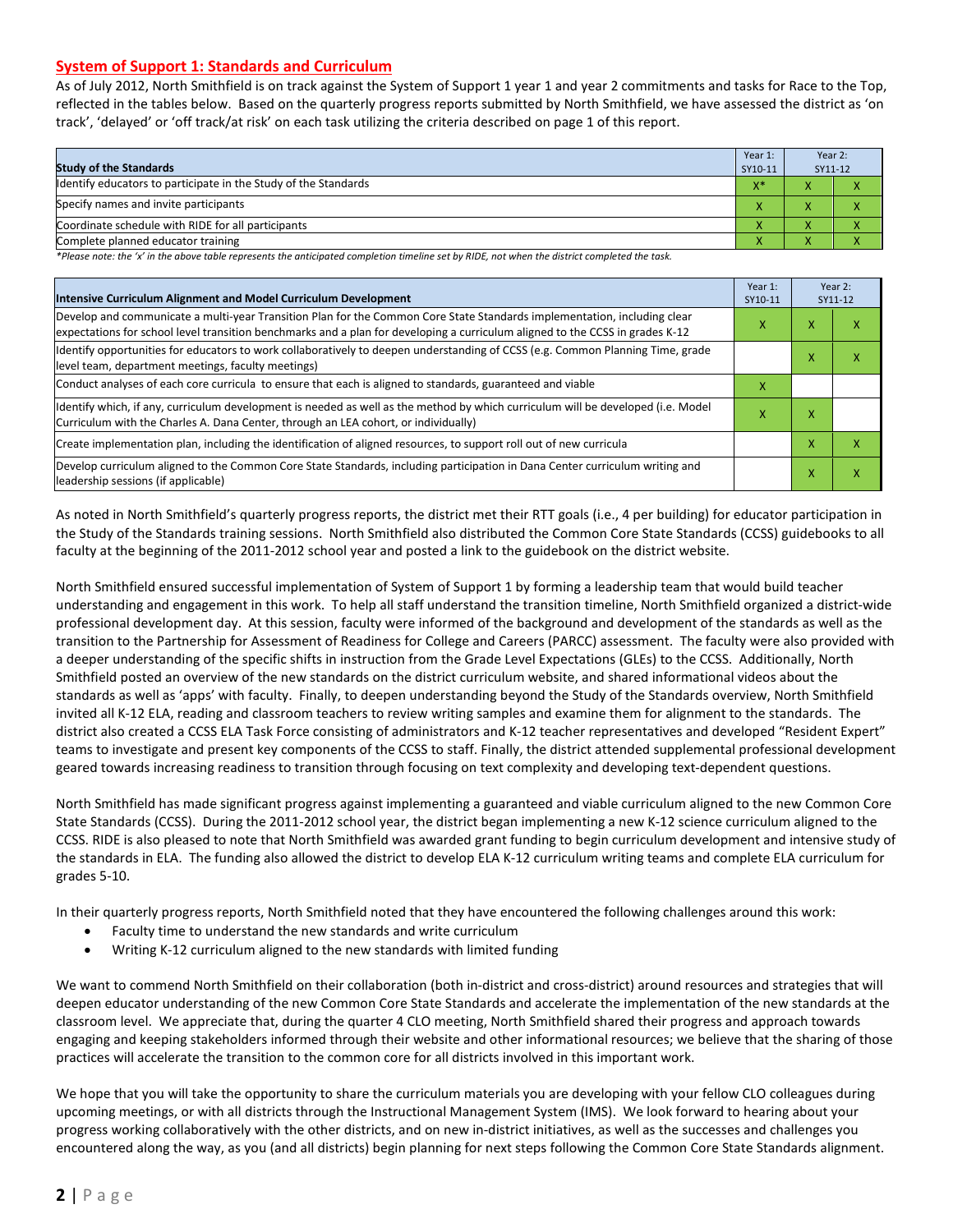#### **System of Support 2: Instructional Improvement Systems**

As of July 2012, North Smithfield is on track against the System of Support 2 years 1 and 2 commitments and tasks for Race to the Top. Thus far, North Smithfield has reported that they intend to implement the Interim Assessments and has registered for training on the administration and scoring of those assessments. Additionally, North Smithfield also registered/attended training on the Instructional Management System (IMS) Primary (Pinnacle) and RtI (Exceed) platforms, as well as for Administrator training.

The district has confirmed that they plan to implement the Formative Assessment online professional development modules in the 2013- 2014 school year. The district will also engage school data leadership teams in 'Data Use' professional development during that time frame.

In the upcoming CLO sessions, we look forward to hearing about the successes and challenges that North Smithfield has encountered while implementing these systems, as well as the district's progress around building teacher engagement in the various IMS tools and resources.

| <b>Interim Assessments</b>                                                                                                                                                              | Year 1:<br>SY10-11 | Year 2:<br>SY11-12 |
|-----------------------------------------------------------------------------------------------------------------------------------------------------------------------------------------|--------------------|--------------------|
| Identify method by which all educators will have access to interim assessments                                                                                                          |                    |                    |
| Develop timeline for training of all educators in the use of interim assessments utilizing train-the-trainer model                                                                      |                    |                    |
| Develop protocols or expectations regarding the use of interim assessment to inform instruction including timelines for<br>administration and process for scoring and reporting results |                    |                    |

| <b>Instructional Management System (IMS)</b>                                                                                                                                                                                           | Year 1:<br>SY10-11                            |   | Year 2:<br>SY11-12 |
|----------------------------------------------------------------------------------------------------------------------------------------------------------------------------------------------------------------------------------------|-----------------------------------------------|---|--------------------|
| Designate an LEA data steward to support decision making around data collections and systems implementation and to provide input<br>and feedback on data initiatives through designated representatives                                | Identify<br><b>LEA Data</b><br><b>Steward</b> | x |                    |
| Maintain data quality standards of local student information systems and upload local assessment data and program information as<br>required by RIDE in a timely manner                                                                | x                                             | x |                    |
| Review the RIDE IMS Training Plan and develop a multiyear training and implementation plan to provide all educators with access<br>and training on the system                                                                          |                                               |   |                    |
| Based on IMS Training Plan guidance, register and attend training for Administrative Users (i.e. users who will maintain and configure<br>both the Primary IMS and RtI Module) and LEA Trainers (i.e. staff to be trained as trainers) |                                               |   |                    |
| Following RIDE training, LEA Administrative Users and LEA Trainers configure the IMS for educator use and to provide end users with<br>access and training needed to utilize the IMS for daily activities                              |                                               |   |                    |

Based on information provided to RIDE, we anticipate that North Smithfield will implement the Formative Assessment and 'Data Use' professional development during the 2013-2014 school year.

| <b>Formative Assessment Online Professional Development Modules</b>                                                                                                                                      | Year 1:<br>SY10-11 | Year 2:<br>SY11-12 |
|----------------------------------------------------------------------------------------------------------------------------------------------------------------------------------------------------------|--------------------|--------------------|
| Create multivear plan for implementation of formative assessment PD modules, including the process and timelines by which all<br>educators will participate in the formative assessment training modules |                    | х                  |
| Identify facilitators who will support the implementation of formative assessment practices in daily instruction                                                                                         |                    |                    |

| 'Data Use' Professional Development                                                                                                                                                                                                                                                     | Year 1:<br>SY10-11 |  | Year 2:<br>SY11-12 |
|-----------------------------------------------------------------------------------------------------------------------------------------------------------------------------------------------------------------------------------------------------------------------------------------|--------------------|--|--------------------|
| Complete a needs assessment survey indicating the use of and collaboration around data within schools and across the LEA                                                                                                                                                                |                    |  |                    |
| Based on RIDE implementation plan, determine the timing (i.e. Year 1, Year 2, or staggered across Year 1 and Year 2) of LEA<br>participation in 'Data Use' Professional Development and provide RIDE with the schools that will participate in Year 1 and/or Year 2<br>training cohorts |                    |  | x                  |
| In coordination with RIDE, select 'Data Use' training dates for each cohort of schools, as applicable                                                                                                                                                                                   |                    |  | Year 1             |
| Identify and provide RIDE with the leadership team members from each school who will participate in the Year 1 and/or Year 2<br>training cohorts, as applicable                                                                                                                         |                    |  | Year 1             |

*\* Please note that, for this project, 'year 1' refers to cohort 1 taking place during the 2012-2013 school year, and 'year 2' refers to cohort 2 taking place during the 2013-2014 school year.*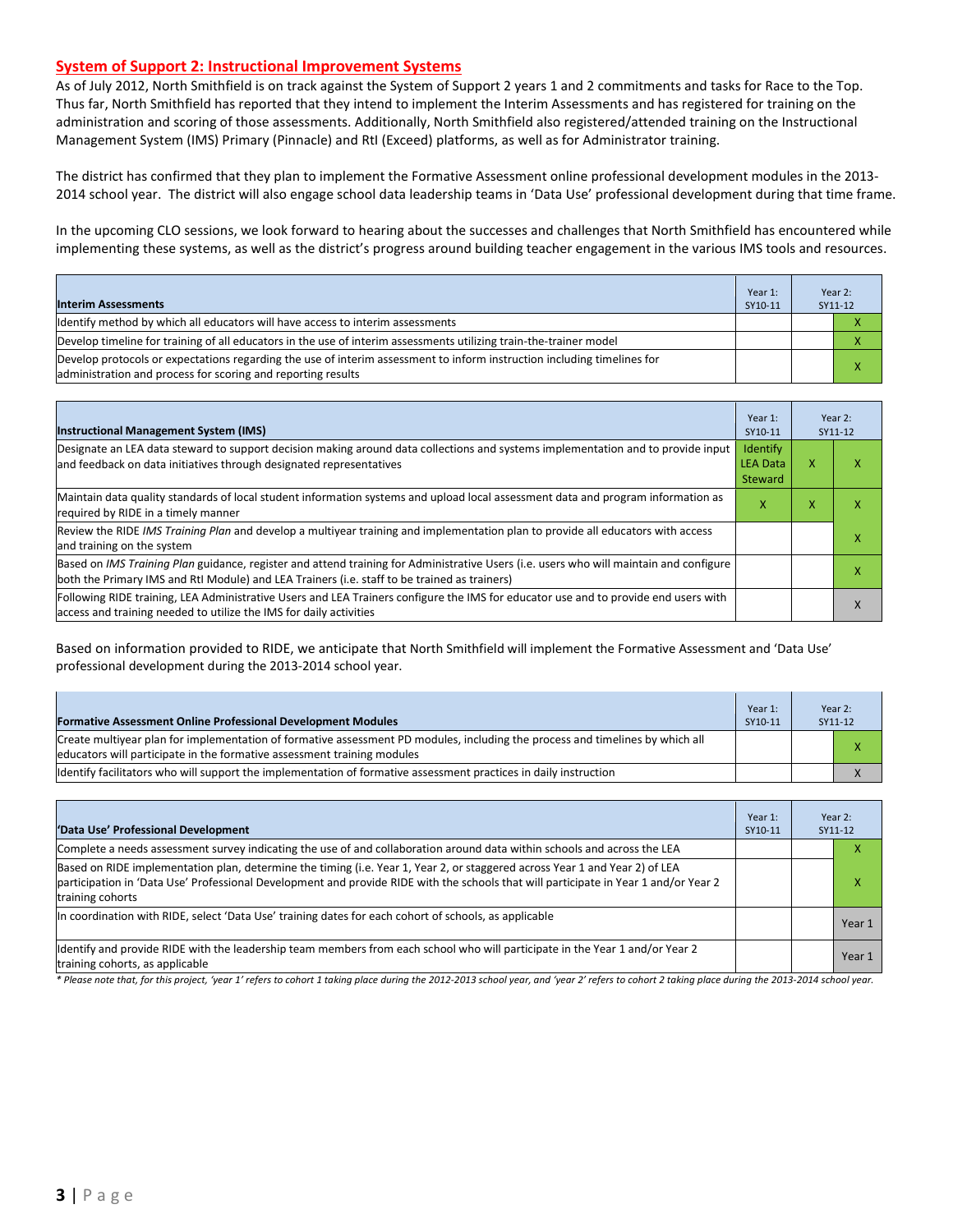#### **System of Support 3: Educator Effectiveness**

As of July 2012, North Smithfield is on track against the System of Support 3 years 1 and 2 commitments and tasks for Race to the Top.

| <b>Educator Evaluation</b>                                                                                                                                                                            |   |   | Year 2:<br>SY11-12 |
|-------------------------------------------------------------------------------------------------------------------------------------------------------------------------------------------------------|---|---|--------------------|
| Participate in educator evaluation model design, development and refinement feedback opportunities.                                                                                                   | x | X | x                  |
| Identify District Evaluation Committee members, responsible for monitoring the implementation of the system and providing<br>recommendations to LEA leadership teams.                                 | x |   | x                  |
| Participate in field testing to support RI Model development                                                                                                                                          |   |   |                    |
| Identify individuals who will serve as primary and, if applicable, secondary/complementary evaluators                                                                                                 | X |   | X                  |
| Send all required evaluators to RIDE-provided evaluator training on model; Send evaluators and system administrators to training on<br>the Educator Performance Support System (EPSS) data system     | X | X | X                  |
| Examine LEA Policies and Contracts for Challenges; where applicable, consider memorandums of understanding or contract renewal<br>language which will support district implementation of evaluations. | X | X | X                  |
| Create a plan for the appropriate use of funds to support implementation of educator evaluation system.                                                                                               |   |   | X                  |
| Complete required RI Model components of educators and building administrator evaluations.                                                                                                            |   |   | X                  |
| Submit evaluation data and documentation (e.g. component and summative level ratings, verified rosters); provide other requested<br>linformation to support RIDE research and system improvement.     |   |   | X                  |

Based on their quarterly progress reports, North Smithfield has implemented all components of the Rhode Island Model for teacher and building administrator evaluations and has submitted final summative evaluation ratings to RIDE. Additionally, in compliance with the *RI Educator Evaluation System Standards*, North Smithfield created a District Evaluation Committee (composed of teachers, support personnel, principals, central office staff, and union reps) and provided the membership list to RIDE.

North Smithfield created a System of Support 3 leadership team, focused on supporting teacher understanding and implementation of the evaluation process. At the start of the school year, this team met to review the gradual implementation action plan and to confirm/schedule major milestones and meetings. This team also gave presentations throughout the school year to share information and expectations on the evaluation process with teachers, and also created a narrative form that teachers could submit as evidence of meeting certain evaluation competencies. North Smithfield utilized their professional development days to model and develop Student Learning Objectives (SLOs) and to identify assessments and data collection processes that would support high-quality SLOs, and also set aside time to review expectations for short and long observations with the middle and high school administrators. Finally, principals held voluntary meetings after school each week in order to support teachers in this process.

Evaluators from North Smithfield attended all training modules offered by RIDE during the 2011-2012 school year, and evaluators from the LEA also attended the summer 2012 training Academies. We want to remind the LEA that, in addition the Academy training, all personnel responsible for evaluating teachers and building administrators must attend two half-days of additional professional development taking place over the 2012-2013 school year as well as online observation practice. Personnel responsible for evaluating both teachers and building administrators are only required to attend professional development and training for teacher evaluators (e.g., the *Academy for Personnel Evaluating Teachers)*.

In their quarterly progress report, North Smithfield noted that they have encountered the following challenges around this work:

The new evaluation system is time intensive for teachers and administrators.

RIDE has appreciated North Smithfield's collaboration and thought partnership around the development and refinement of educator evaluation processes. We hope that North Smithfield continues to share the strategies and resources they are using to support their evaluation process during the upcoming CLO meetings.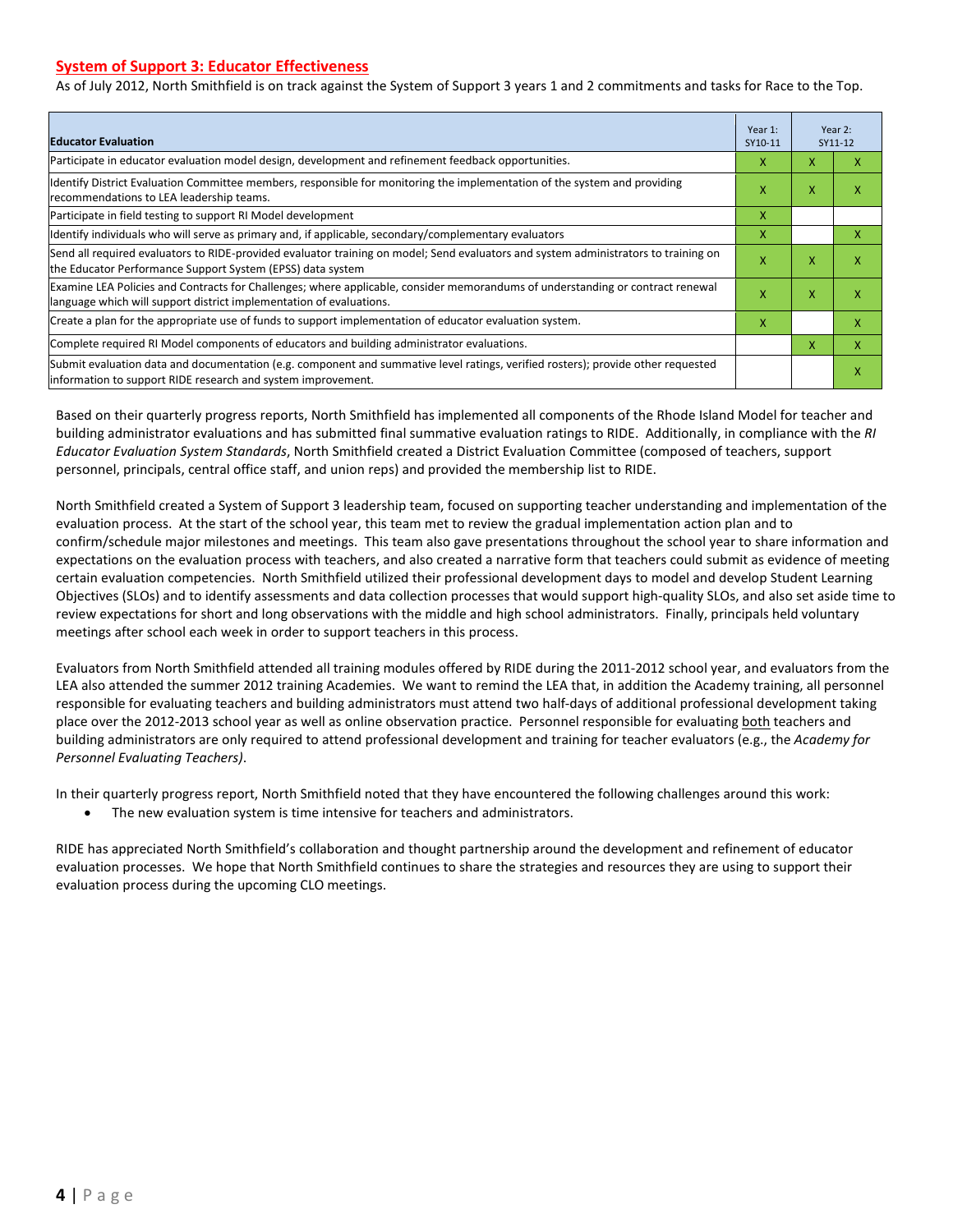#### **System of Support 4: Human Capital Development**

As of July 2012, North Smithfield is on track against the System of Support 4 years 1 and 2 commitments and tasks for Race to the Top.

| <b>Recruitment (SchoolSpring)</b>                                                            | Year 1:<br>SY10-11 |              | Year 2:<br>SY11-12 |
|----------------------------------------------------------------------------------------------|--------------------|--------------|--------------------|
| Provide RIDE with feedback on the desired functionality of a state-wide recruitment platform |                    |              |                    |
| Attend orientation sessions with selected vendor and train relevant personnel as needed      |                    |              |                    |
| (Post open positions using the state-wide Recruitment Platform (SchoolSpring)                |                    | $\mathbf{v}$ |                    |

| <b>Beginning Teacher Induction</b>                                                                                                                                            | Year 1:<br>SY10-11 |   | Year 2:<br>SY11-12 |
|-------------------------------------------------------------------------------------------------------------------------------------------------------------------------------|--------------------|---|--------------------|
| Provide RIDE with feedback around the proposed design of the Induction Coach program                                                                                          | x                  |   |                    |
| If applicable, recommend potential Induction Coaches to RIDE                                                                                                                  |                    |   |                    |
| Review and revise hiring policies, timelines and processes in order to support appropriate and timely projections for anticipated hires<br>requiring induction coach services |                    |   |                    |
| Provide RIDE with list of beginning teachers who will receive Induction Coach support in a timely manner in order to ensure that all<br>beginning teachers have coaching      |                    |   |                    |
| Participate in RIDE-provided information opportunities in order to learn about induction coach program                                                                        | ×                  | v |                    |

In preparation for the 2012-2013 school year, North Smithfield continued their utilization of the SchoolSpring recruitment platform to recruit for open positions.

During the 2011-2012 school year, North Smithfield had 5 beginning teachers supported by RIDE induction coaches. To ensure successful implementation of this initiative, the district met with the Induction Coaches assigned to district beginning teachers. At that initial meeting, the district leadership shared the concurrent initiatives that are being implemented in the district, and discuss modes of communication that the teachers could expect to receive throughout the school year.

In the upcoming CLO sessions, RIDE looks forward to engaging in a deeper conversation around the revisions that North Smithfield and other LEAs have made to their hiring policies, timelines and processes in order to support broader human capital initiatives including recruitment of highly qualified and diverse candidates and providing data-driven induction support to beginning teachers.

The contents of this report were developed under a Race to the Top grant from the U.S. Department of Education. However, those contents do not necessarily represent the policy of the U.S. Department of Education, and you should not assume endorsement by the Federal Government.